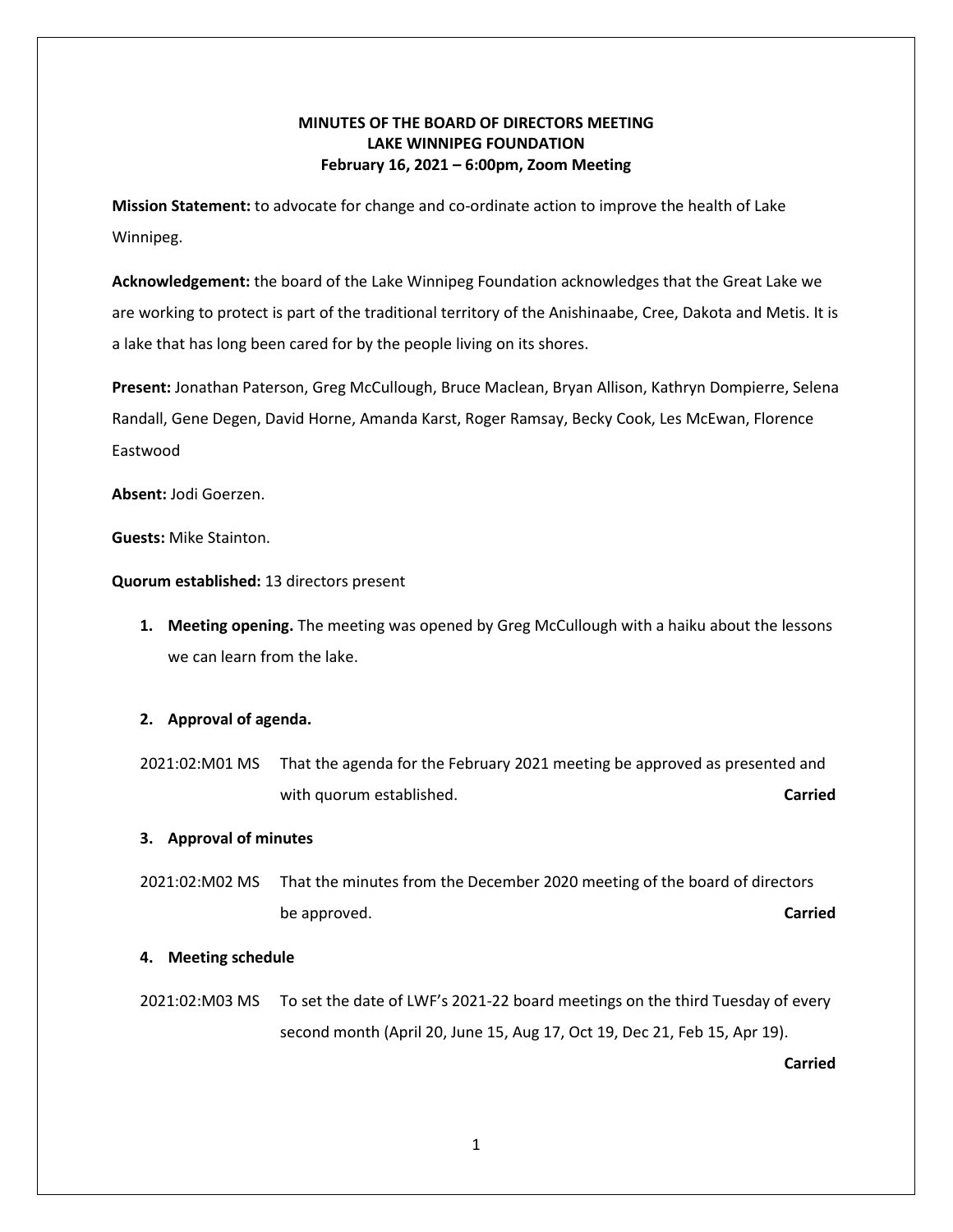- **5. Annual General Meeting.** LWF's 2021 Annual General Meeting will take place on **Tuesday May**  18<sup>th</sup>, 7pm, virtually on Zoom Webinar.
- **6. Declaration of conflict of interest.** No conflicts of interest were declared.
- **7. Directors' Reports**
	- **7.1.Executive Director's Report.** The board reviewed the Executive Director's report for February 2021, and discussed ongoing advocacy at the federal and civic levels.

2021:02:M04 MS To approve the Executive Director's report as presented. **Carried** 

**7.2.LWIC Director's Report.** The board reviewed the LWIC director's report and discussed progress in the process of formal incorporation.

2021:02:M05 MS To approve the LWIC Director's report as presented. **Carried**

- **8. Approval of Financial Statements.** The board reviewed November and December financial statements, and discussed LWF's strong financial performance in 2020 despite COVID-19.
- 2021:02:M06 MS That the financial statements for November and December 2020 (attached) be approved as presented. **Carried**
- **9. Approval of 2021 Annual Budget.** The board reviewed the proposed budget for 2021 and discussed potential new funding opportunities.
- 2021:02:M07 MS To approve the 2021 Annual Budget as presented. **Carried**
- **10. Committee reports**
	- **10.1. Nominating and Governance Committee.** The committee presented an update on the nomination process, as well as updated committee terms of reference and proposed changes to the LWF bylaws.
- 2021:02:M08 MS To accept the updated terms of reference of the Nominating and Governance Committee as amended. **Carried**
- 2021:02:M09 MS That the by-laws be amended as presented to allow for board members to serve a maximum of 9 years, to change titles of the officers and to change the provisions for termination of a director. **Carried**